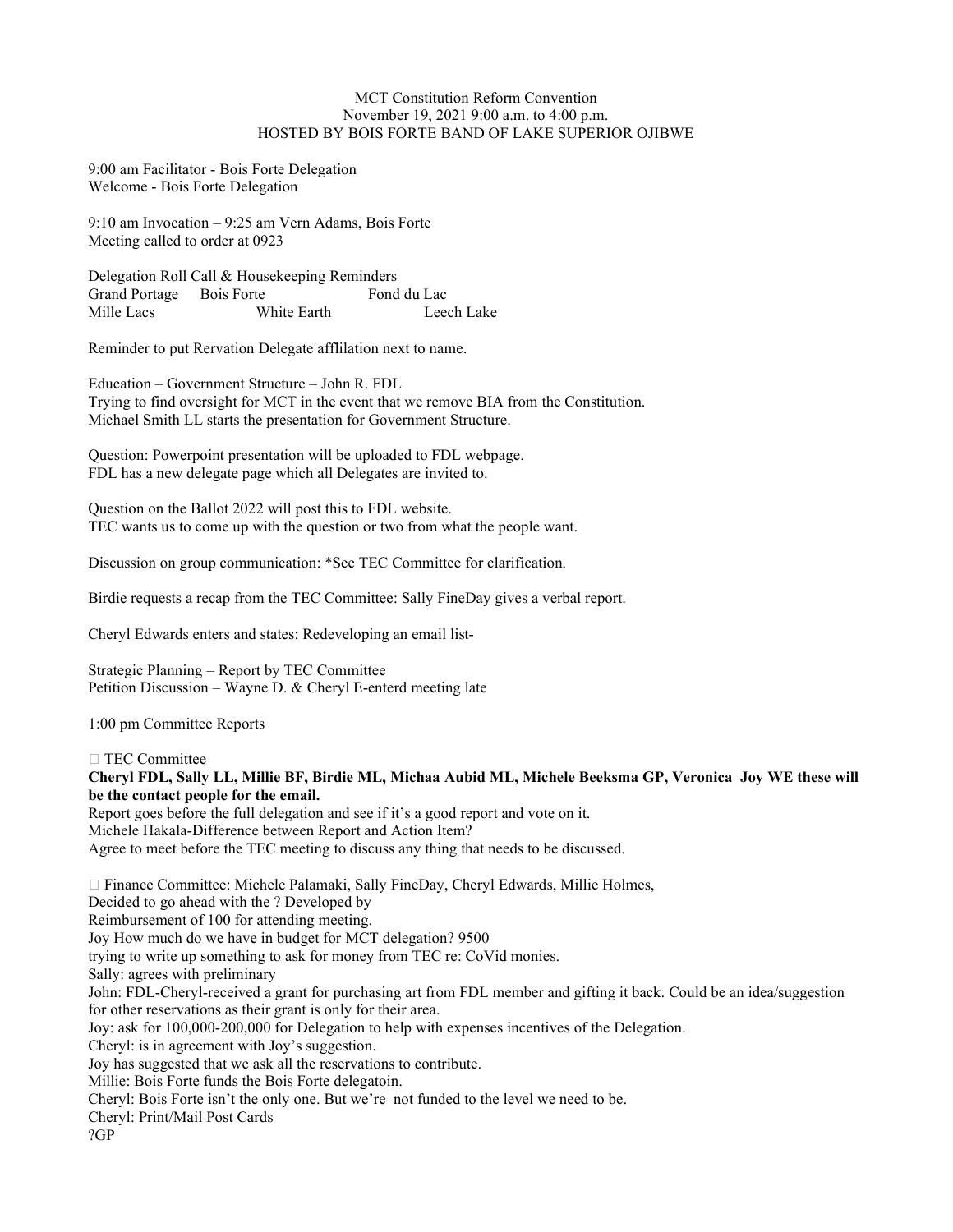Podcast YouTube Survey Monkey Youth Outreach High School Presentations to educate the youth. Indian Education Programs Urban area activities Education on the process we are going through for the Constitution Convention to change the Constitution. Michael Smith, Jr would be willing to work with people on doing this process.

John Roterman FDL gives info on YouTube. Monetizing their sites. Millie Monetizing involves legalities. John: income versus money Sustainability.

 Education Committee: Birdie ML, John FDL, Michael Smith LLBO, Char Ellis WE BF-Sharon Day, GP-Birdie: members of the delegation; need to get back on track

Jean Skinaway-Dedicated website

John FDL: Dedicated website is a good idea. Should have a phone number/office.

Sarah Kennedy: Not a delegate, comments on Enrollment. Parent has to be enrolled and this is unfair for her and her sisters to enroll. Education is very important for young people to have resources.

Michaa: gives encouragement to Sarah. Enrollment is up to each band.

WE Shannon Heisler? Is the enrollment officer.

Adopted children have had their rights signed away. Enrollment process should incoude the adopted.

Michaa: All bands have their own way of doing their enrollments.

Raymond Bellcourt – suggests that she present to WE RBC. Request to get on the agenda. Show up and speak up.

 $\Box$  Survey Committee Sandra Borden GP, Steve Thomas?, Cheryl informs that Steve is a descendant and there were complaints from FDL and he decided to resign. Community members. Wayne FDL

Should have one Elder and one Youth on.

Sandra: Steve did send his work out to the email list.

John FDL: Wayne is the one on the Survey Committee. Implementing the Councils on the Presentation?

Marcy: woman and Elder.

Joy: need to include these councils in the Constitution.

Drafting Committee

Marcy: haven't had a Zoom meeting since August. Talked with two women. Wayne, Michaa, Veronica, Al Olson. Cheryl gave them an assignment on Article II. Sent to others.

13:35 pm Break 2:00 pm Structure of Government – Ongoing Reports from each Delegation Birdie: Structure of Government their report is based on the MCT structure. Would like to have the next Zoom meeting as

they have their report ready to share. Will bring this up during the facilitation meeting.

John FDL: Tribal structure presented was to provide one example of oversight for the MCT.